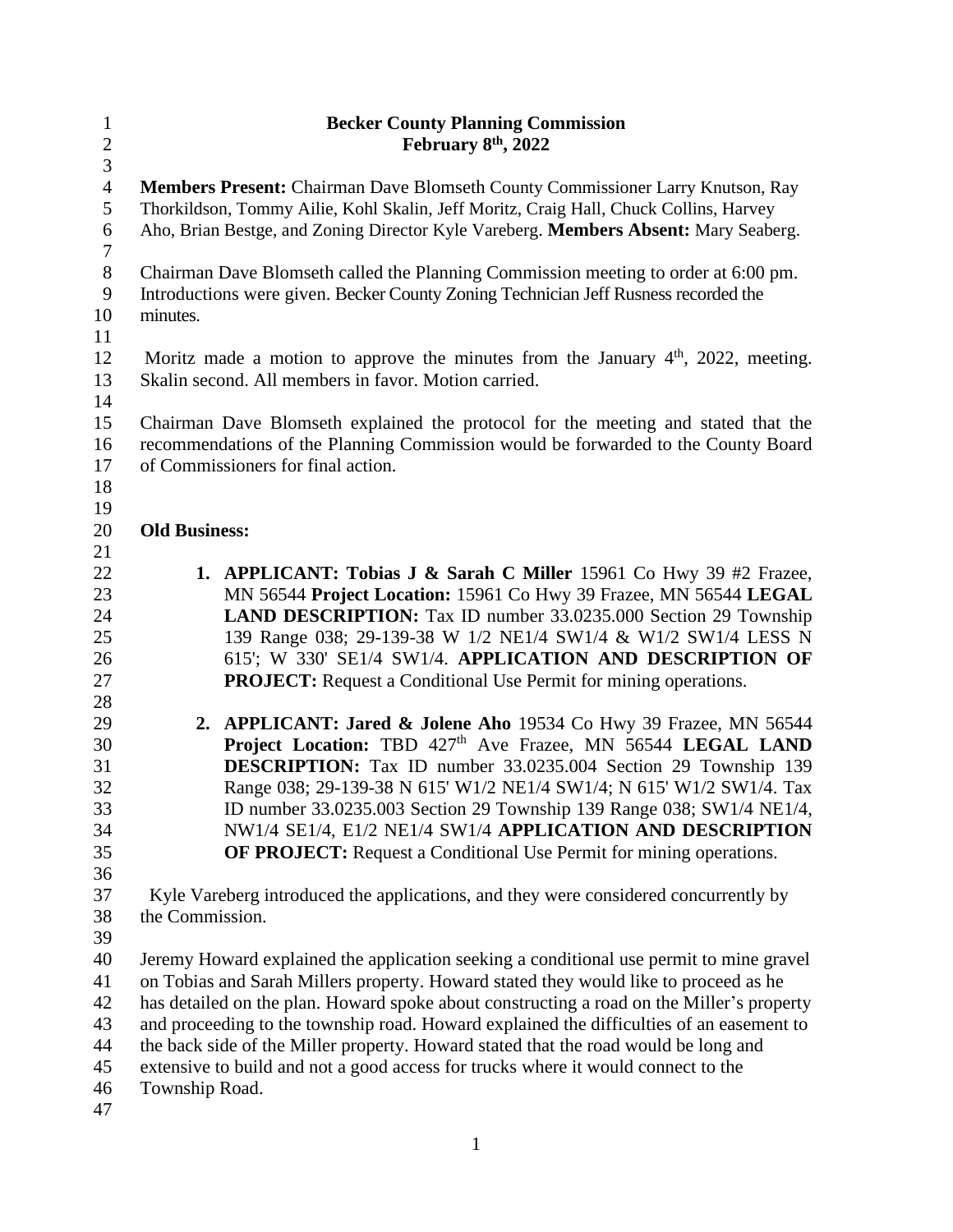Mary Kramvik spoke against the application: Kramvik stated her concerns of the gravel pit and where the gravel pit is located. Kramvik said they will be living in the middle of the gravel pit. Kramvik stated her concerns of property value, dust, safety, and health of the people living in the area. Kramvik said she wants the commission to know that the individuals benefiting from this project will not be directly impacted in a negative way from this project, they are just benefiting monetarily. Kramvik ask the commission to deny this permit due to the misleading statements and the effect that it will have in the area. Kramvik said if the permit is granted, they will be contacting and notifying proper authorities as issues arise. She stated lawsuits are not out of the question if injuries or health issues arise with her family. She said if the permit is granted there should be an alternate route through the Aho property and business hours should be 8:00 A.M. to 4:30 P.M. Monday through Friday and limited to two years. Blomseth asked if Kramvik lives there all year. Kramvik stated they do not but are planning to. Kramvik letters, attachments and photographs are on record in the applicant's files in the Planning and Zoning Office of Becker County. Don Wurst from Toad Lake Township shared his concerns. His main concern was 170th Street and how it will hold up to truck traffic. He stated Howard expressed concerns with 72 the shoulder giving away on 170<sup>th</sup> Street at the Township meeting. Wurst asked the board how they would feel if someone moved a gravel pit in where they lived. A letter of opposition from Toad Lake Township is on record in the applicant's files in the Planning and Zoning Office of Becker County. Knutson asked Wurst if that was his home place. Wurst said yes, that is my original home place, and I am very familiar with it. Knutson asked Wurst about the alternative route that they talked about at their Township meeting other than the Aho route. Wurst said they could have an alternate route across Aho property to make a straight shot from Hwy 39 across a field and could buy an easement across another Amish property. Hall asked Wurst if it would be going east. Wurst said yes. 93 Knutson ask about the site line off 170<sup>th</sup> Street.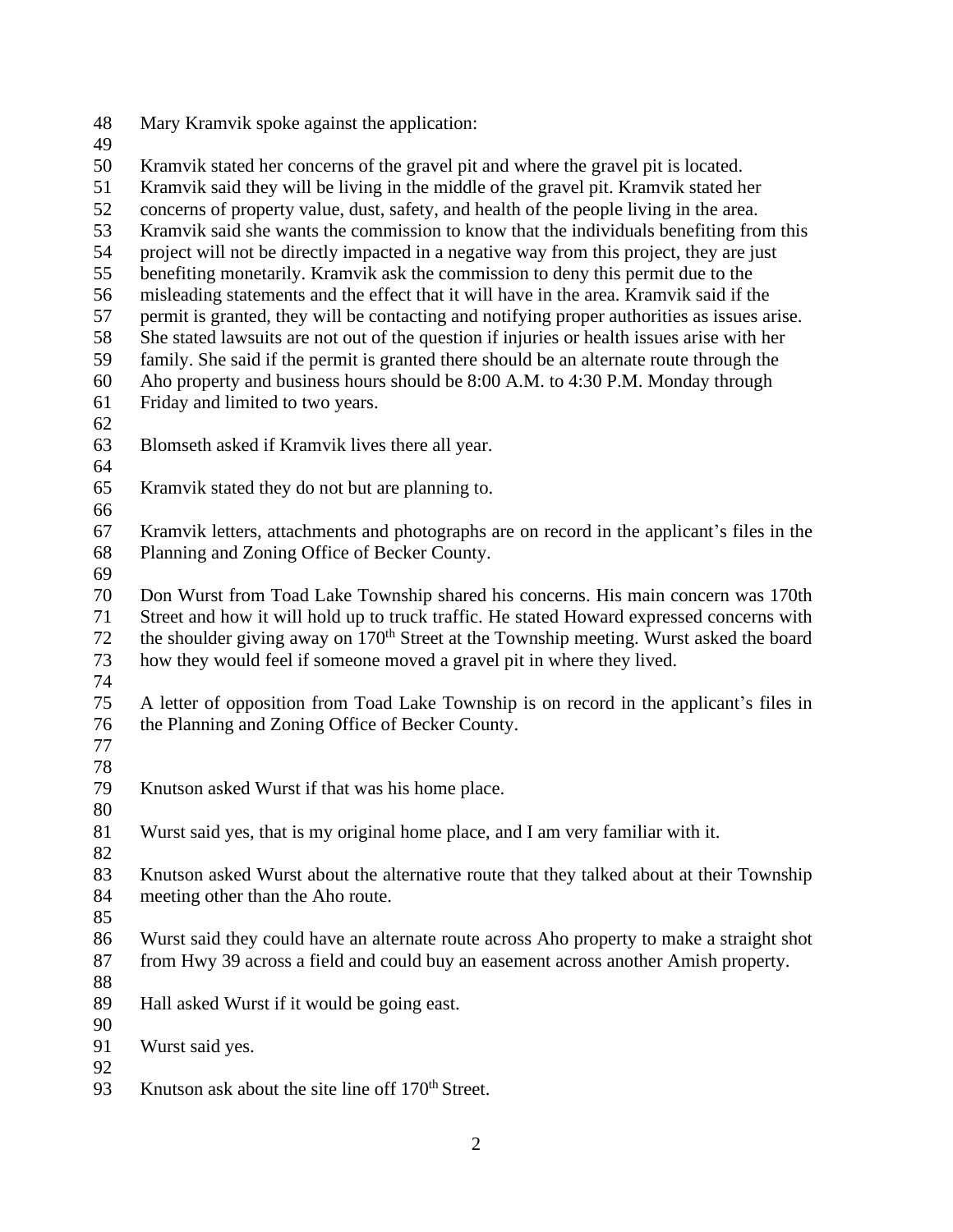- 
- Wurst explained a scenario where he believes someone would have to back up if they met a truck on the road.
- 
- Aho asked Wurst if he discussed the alternative route with Mr. Howard.
- 
- Wurst said yes, he believes they have because it was discussed at the Township meeting.
- 
- Vareberg asked, if the Aho property was not mined, how would Tobias Miller get the gravel off his property.
- 
- Wurst replied, good question and said they would have to work that out on their part.
- 106 Wurst also stated if they use 170<sup>th</sup> street they will have to put some pretty strict restrictions on it.
- 

 Anthony Trulen spoke against the application, He stated that he recently purchased a 110 property off County Hwy 39 and 170<sup>th</sup> Street. Trulen said he found out about the application after he closed on his property. He believes the proposed mine should be in industrial zoned areas, he stated his concerns about the noise, dust, respirable silica, truck traffic, wildlife, and road deterioration. Trulen stated his concern about the business hours stated on the permit. Trulen explained that he works in the aggregate business and stated there was no storm water run-off plan and other details on the application.

- 
- Trulen's letter of opposition is on record in the applicant's files in the Planning and Zoning Office of Becker County.
- 
- 
- Skalin asked Trulen what parcel he bought so he could see it on the map.
- 
- Trulen stated it was Ron Lehman's property.
- 

 Marsha Watland commented on the application, Watland works for Becker County Soil and Water. Watland stated she contacted Kyle Vareberg and Jeremy Howard to complete the original application because it was incomplete. Watland stated she works with seventy-five gravel pits in the County. Watland stated she does not see a problem with this gravel pit. She did say traffic can be a concern around gravel pits but does not see it on this one but if it does become a concern, they should call them on it.

- 
- Collins asked if the delineation line was for the wetland.
- 
- Watland explained the lines represented on the map were soil types.
- 

- Bestge asked Watland what her official position is on the project.
- Watland said she would be comfortable with the gravel pit going forward with the management plan that has been set.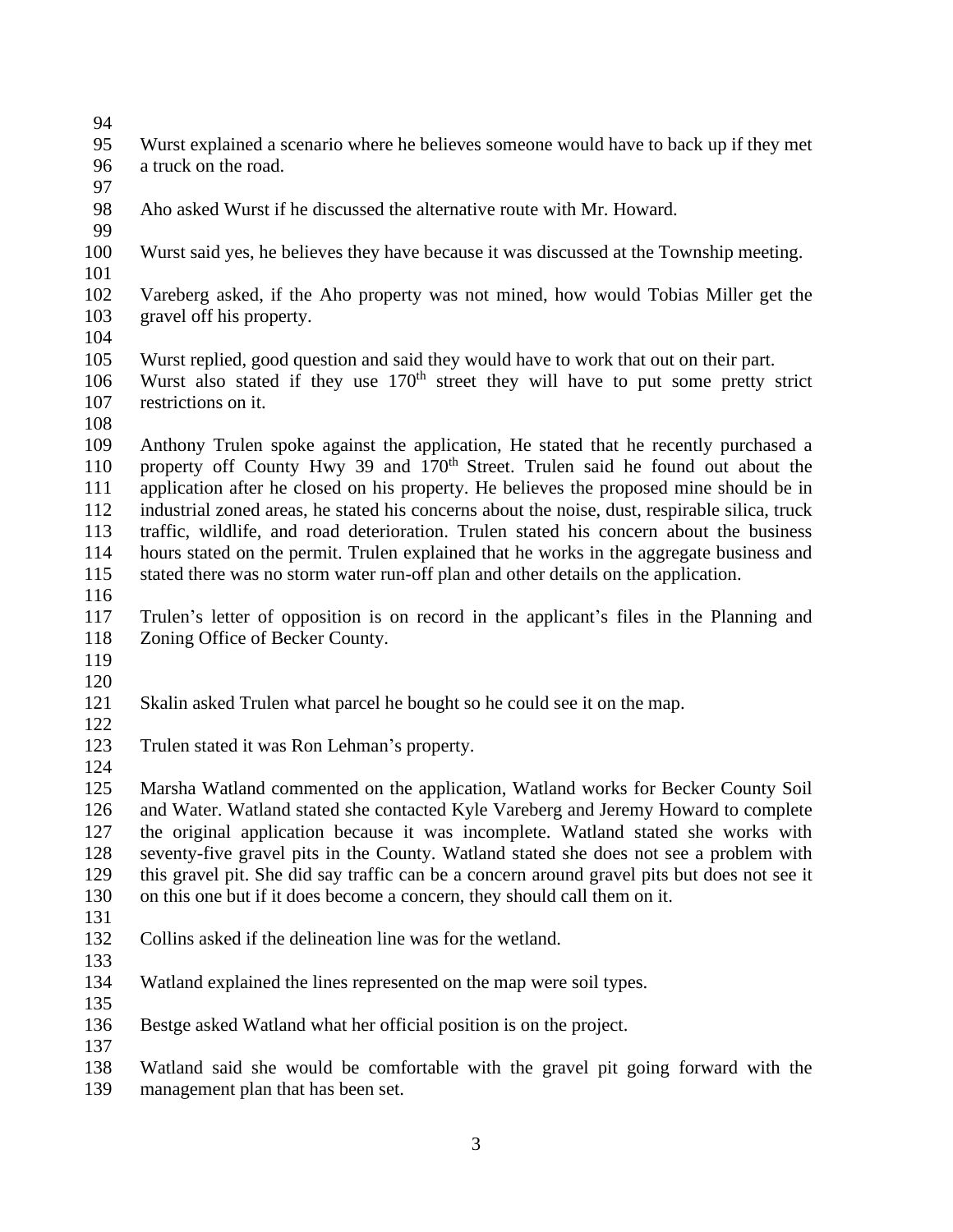- 
- Knutson commented that Watland got out of her zone, because she did not mention anything about the residents, and she has nothing to do with township roads and the road by the gravel pit on county road six is heavily built because of the traffic over there.
- 
- A letter received from the DNR employee Erik Thorson is on record in the applicant's files in the Planning and Zoning Office of Becker County.
- 
- Closed Testimony.
- 
- Skalin asked about the drainage or creek between the two adjacent properties.
- Wurst explained where they cross the creek.
- 
- Knutson asked Wurst if you go straight east across do you still have to cross the creek.
- Wurst said yes you still must cross the creek but there is an existing road across the creek 157 that Aho uses with heavy combines.
- 
- Thorkildson stated that there is no way he could approve this application at this time. Thorkildson stated he cannot consider approving it until he can get out there and see, after the snow is gone. He said he has some real concerns on the application, so it is a no for him.
- 

- Aho asked what things need to be discussed because that is why we are here.
- Skalin agreed with Aho. Skalin also stated he has an issue with the time of business hours, he feels 6:00 A.M. to 6:00 P.M. seems a little long.
- 
- Skalin asked Howard if it will take ten years to empty the pit.
- Howard said he did not think so, but he would like access to piles if they were left there.
- Knutson explained some of the details of the township meeting like the business hours, time to start and end, and the season, gathering enough for the season. Knutson feels the hall route is something that must be looked at and he knows the County Board will be discussing it. He said it could be annual, renewed every year or every two years.
- The board spoke amongst themselves about restrictions.
- 

- Blomseth asked Howard if he had a crusher.
- 
- Howard said he has a portable crusher.
- Hall asked if they will be leaving equipment there all season and crushing all season.
-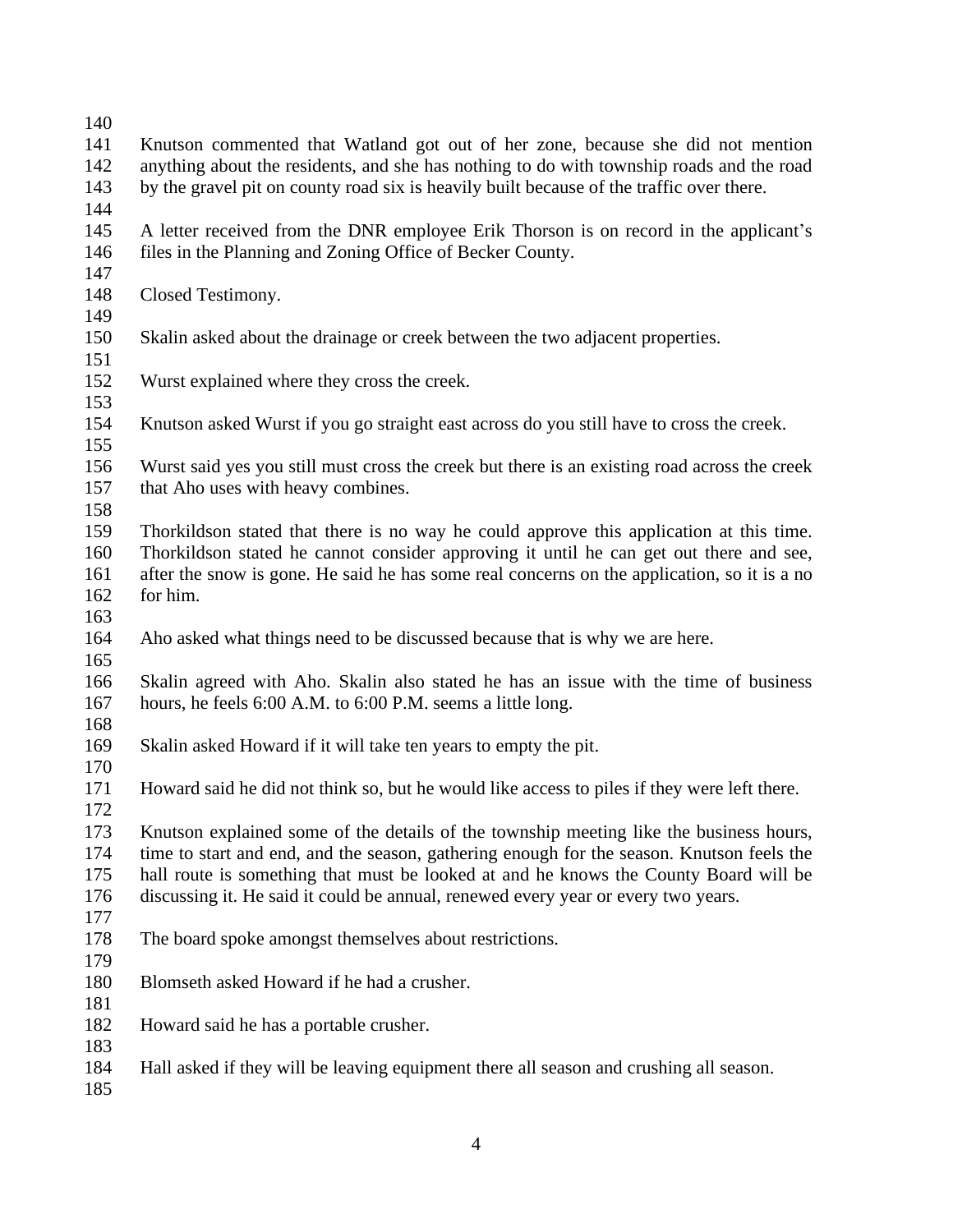- Howard explained they will crush in the spring, screen in the summer and haul when they have jobs east of this site and trucks are coming back by it empty. He said they will also haul on wet days and then hauling would pick up in the fall. Wurst commented that the permit should not be granted until it is viewed by the board in
- the spring.
- 
- Blomseth explained the protocol to Wurst for application timelines.
- 
- Vareberg gave dates and timelines if the applicant tabled the application.
- Bestge questioned if the permit was complete and whether the Commission should hold off on the application.
- 
- Vareberg stated that the permit is complete and with road projects in the area the 201 applicant could contract with the State or County and the gravel would be mined without any stipulations. any stipulations.
- 

 Vareberg also commented about the accusations made against the Planning and Zoning Department about holding hearings in the winter. He stated the last one approved in the winter was for Howards Driveway Service and there was opposition. He said this is not the first gravel pit to be approved that is close to homes and uses township roads.

- 
- 
- Knutson stated some gravel pits have been denied also.
- Bestge asked Howard if he has looked for any other location.
- 

 Howard said that this one was found last fall and there is another location, but no testing has been done.

- The board spoke amongst themselves. Discussing possible restrictions.
- **MOTION: Thorkildson motion to deny the application based on the fact there is to much snow to tour the site. Collins second. Rollcall. In favor: Thorkildson, Collins, and Bestge. Opposed: Aho, Ailie, Blomseth, Moritz, Skalin and Hall. Motion failed, 3-6.**
- **MOTION: Skalin motioned to approve the application with the following stipulations: Crushing and screening hours with be 8:00 A.M. to 5:00 P.M Monday through Friday. An agreement be in place prior to mining between the applicant and Township for maintaining the road and repairing any damage to the road. Dust control for the Township Road and the private access road on the applicant's property and the total mine area be limited to 18.5 acres within the proposed boundaries. Also, to include the following findings:**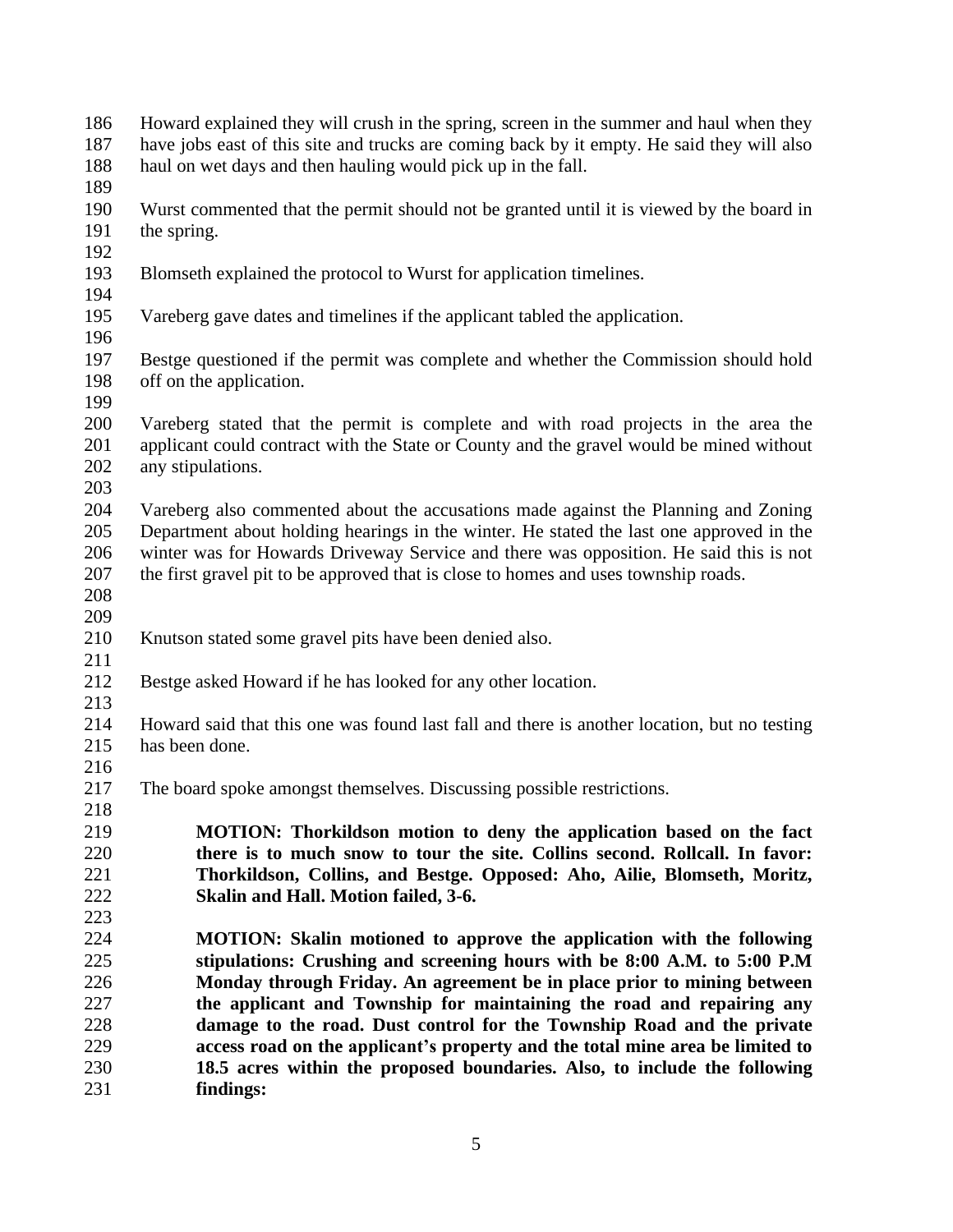| 232 |                                                                                       |
|-----|---------------------------------------------------------------------------------------|
| 233 |                                                                                       |
| 234 | 1. Effect on surrounding property. That the conditional use will not harm the use     |
| 235 | and                                                                                   |
| 236 | enjoyment of other property in the immediate vicinity for the purposes already        |
| 237 | permitted, nor substantially diminish or impair property values within the            |
| 238 | immediate vicinity.                                                                   |
| 239 |                                                                                       |
| 240 | The applicant has proposed measures to ensure the surrounding properties "use"        |
| 241 | and enjoyment of property" is not encroached on. The measures used to mitigate        |
| 242 | any potential harm are to include but not limited to berms made of topsoil and        |
| 243 | piles of screenings are to be used to help lower noise from the pit, limited hours of |
| 244 | crushing and stipulated hours of operation. No evidence has been provided to this     |
| 245 | Commission to prove any fact for the potential to impair property values in the       |
| 246 | immediate vicinity.                                                                   |
| 247 |                                                                                       |
| 248 |                                                                                       |
| 249 | 2. Effect on orderly, consistent development. That establishing the conditional       |
| 250 | use will not impede the normal, orderly development and improvement of                |
| 251 | surrounding vacant property for uses predominant in the area.                         |
| 252 |                                                                                       |
| 253 | No evidence has been received to suggest gravel mining has affected the normal,       |
| 254 | orderly development or improvement of surrounding vacant properties.                  |
| 255 | Statements found in the Becker County Comprehensive Plan state under Natural          |
| 256 | Resource Issue Area Policies, number four, letter G, "Maintain prime agricultural     |
| 257 | lands, targeted forest areas and aggregate resource areas by limiting residential or  |
| 258 | commercial development." The Comprehensive Plan also states" Becker County            |
| 259 | is net exporter of aggregate, primarily to other nearby counties for road             |
| 260 | maintenance and construction projects. The aggregate resource is becoming more        |
| 261 | important, as aggregate reserves are depleted or covered in areas experiencing        |
| 262 | heavy development pressure. With fairly large aggregate reserves, Becker County       |
| 263 | can be reasonably protected from a shortage of aggregate for its own needs and        |
| 264 | can look to the aggregate as an economic resource with increasing value." These       |
| 265 | statements indicate the Conditional Use Permit is consistent with the Becker          |
| 266 | <b>County Comprehensive Plan.</b>                                                     |
| 267 |                                                                                       |
| 268 |                                                                                       |
| 269 |                                                                                       |
| 270 | Adequate facilities. That adequate utilities, access roads, drainage and other<br>3.  |
| 271 | necessary facilities have been or are being provided.                                 |
| 272 |                                                                                       |
| 273 | The property will be accessed by an existing Township Road. From the existing         |
| 274 | driveway on the Miller property, a new access road will be created to the North to    |
| 275 | access the mine site. Drainage will be confined to the mining area and no other       |
| 276 | necessary facilities will be necessary.                                               |
| 277 |                                                                                       |
|     |                                                                                       |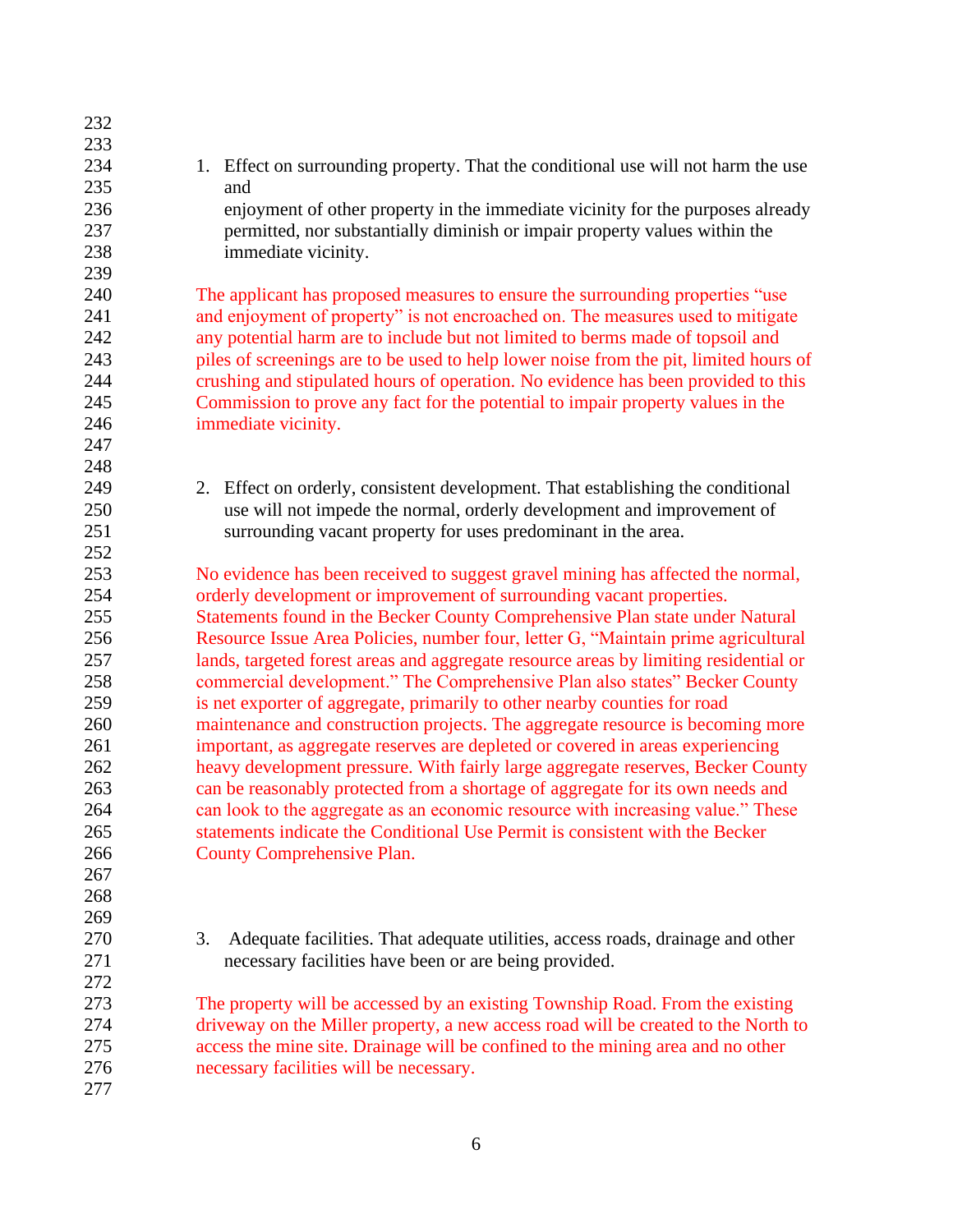| 278<br>279 |                                                                                      |  |  |
|------------|--------------------------------------------------------------------------------------|--|--|
| 280        | 4. Adequate parking. That adequate measures have been or will be taken to            |  |  |
| 281        | provide sufficient off-street parking and loading space to serve the proposed        |  |  |
| 282        | use.                                                                                 |  |  |
| 283        |                                                                                      |  |  |
| 284        | Parking is expected to be minimal, however this is more than adequate area           |  |  |
| 285        | for any necessary parking on-site.                                                   |  |  |
| 286        |                                                                                      |  |  |
|            |                                                                                      |  |  |
| 287        | 5. Not a nuisance. That adequate measures have been or will be taken to prevent      |  |  |
| 288        | or control offensive odor, fumes, dust, noise, and vibration, so none of these       |  |  |
| 289        | will constitute a nuisance, and to control lighted signs and other lights so that    |  |  |
| 290        | no disturbance to neighboring properties will result.                                |  |  |
| 291        |                                                                                      |  |  |
| 292        | 1. Offensive odor - No significant odors are expected to be generated                |  |  |
| 293        | outside of heavy equipment exhaust emissions, which are expected to                  |  |  |
| 294        | be very minimal.                                                                     |  |  |
| 295        | 2. Fumes - The project is not expected to generate any significant fumes             |  |  |
| 296        | besides normal heavy equipment exhaust, which are expected to be                     |  |  |
| 297        | very minimal.                                                                        |  |  |
| 298        | 3. Dust – Dust will be monitored, and water will be applied as needed on             |  |  |
| 299        | an ongoing basis.                                                                    |  |  |
| 300        | 4. Noise - The noise generated by the operation will be screened by                  |  |  |
| 301        | keeping the equipment in the mining cut and utilizing berms and                      |  |  |
| 302        | stockpile material, our crusher and screen plant are mobile units                    |  |  |
| 303        | designed to operate in urban areas and produce relatively low noise.                 |  |  |
| 304        | 5. Vibration – No vibration is expected to be generated from the request.            |  |  |
| 305        | 6. Control Lighted Signs and Other Lights- No artificial lighting will be            |  |  |
| 306        | used outside of lighting on equipment which will be minimal.                         |  |  |
| 307        |                                                                                      |  |  |
| 308        |                                                                                      |  |  |
| 309        | Additional criteria for shoreland areas. In Shoreland areas, it shall be found<br>6. |  |  |
| 310        | that adequate measures have been or will be taken to assure that:                    |  |  |
| 311        | a. Pollution. Soil erosion or other possible pollution of public waters will         |  |  |
| 312        | be prevented, both during and after construction                                     |  |  |
| 313        |                                                                                      |  |  |
| 314        | Erosion will be confined to the area of the proposed pit. Topsoil from the area will |  |  |
| 315        | be used as a flat top berm along a section of the natural environment lake located   |  |  |
| 316        | on the property. There will be no storage of tanks or chemicals on the site. All     |  |  |
| 317        | equipment will be monitored frequently to ensure it is operating properly and all    |  |  |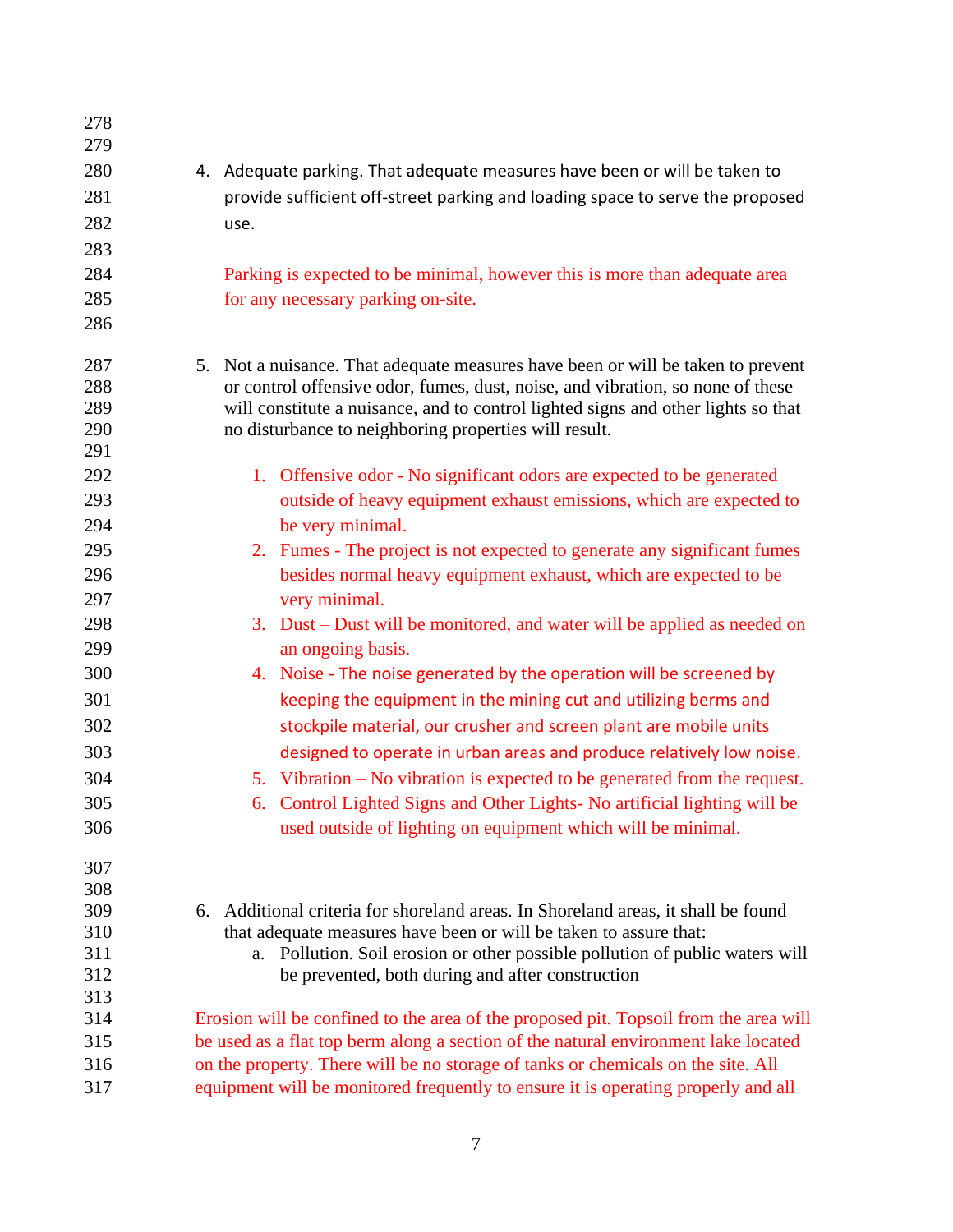| 318        | processing equipment will be located over 150' from the ordinary high-water             |  |
|------------|-----------------------------------------------------------------------------------------|--|
| 319        | mark of the adjacent Natural Environment Lake. Once mining ceases on the site,          |  |
| 320        | topsoil will be placed back and re-seeded.                                              |  |
| 321        |                                                                                         |  |
| 322        | b. View from public waters. That the visibility of structures and other                 |  |
| 323        | facilities as viewed from public waters will be limited;                                |  |
| 324        |                                                                                         |  |
| 325        | All processing equipment will be located within the mine cut to limit                   |  |
| 326        | the view from the adjacent public water. Berms and stockpiles will                      |  |
| 327        | also help screen the project.                                                           |  |
| 328        |                                                                                         |  |
| 329        | Adequate utilities. That the site is adequate for water supply and on-<br>$C_{\bullet}$ |  |
| 330        | site sewage treatment; and                                                              |  |
| 331        |                                                                                         |  |
| 332        | Sewer and water are not applicable for the project.                                     |  |
| 333        |                                                                                         |  |
| 334        | Watercraft. That the types, uses, and number of watercrafts that the project will       |  |
| 335        | generate can be safely accommodated.                                                    |  |
| 336        |                                                                                         |  |
| 337        | Watercrafts are not applicable to this proposed use.                                    |  |
| 338        |                                                                                         |  |
| 339        |                                                                                         |  |
| 340        |                                                                                         |  |
|            |                                                                                         |  |
|            |                                                                                         |  |
| 341        | Hall second. Rollcall. Those in favor: Aho, Ailie, Blomseth, Moritz, Skalin,            |  |
| 342        | and Hall. Opposed: Bestge, Collins and Thorkildson. Motion Carried.                     |  |
| 343        |                                                                                         |  |
| 344        |                                                                                         |  |
| 345        | <b>New Business:</b>                                                                    |  |
| 346        |                                                                                         |  |
| 347        |                                                                                         |  |
| 348        | 1. APPLICANT: Josh & Kayla Swangler 21246 Co Hwy 29 Rochert, MN                         |  |
| 349        | 56578 Project Location: 18178 Co Hwy 29 Detroit Lakes, MN 56501                         |  |
| 350        | LEGAL LAND DESCRIPTION: Tax ID number: 10.0379.000 Section 23                           |  |
| 351        | Township 139 Range 040; 23-139-40 PT SE1/4 SE1/4: COMM SE COR SEC                       |  |
| 352        | 23, N 1215.56', W 38.72' TO POB; W 225.28', S 91.24', E 18.27', S 39.18', E             |  |
| 353        | 60.25', SLY 169.06', ELY AL HWY 125.45', N AL HWY 269.30' TO POB.                       |  |
| 354        | TRACT C. APPLICATION AND DESCRIPTION OF PROJECT:                                        |  |
| 355        | Request a Preliminary Plat for an eleven (11) unit Multi-Unit Storage                   |  |
| 356        | Structure Development to be known as PRIORITY STORAGE OF THE                            |  |
| 357        | LAKES.                                                                                  |  |
| 358        |                                                                                         |  |
| 359        |                                                                                         |  |
| 360        | Kyle Vareberg introduced the application and explained this application falls           |  |
| 361        | within Erie Township's subdivision control. He stated the Planning Commission's         |  |
| 362<br>363 | recommendation will go to them for consideration and not the County Board.              |  |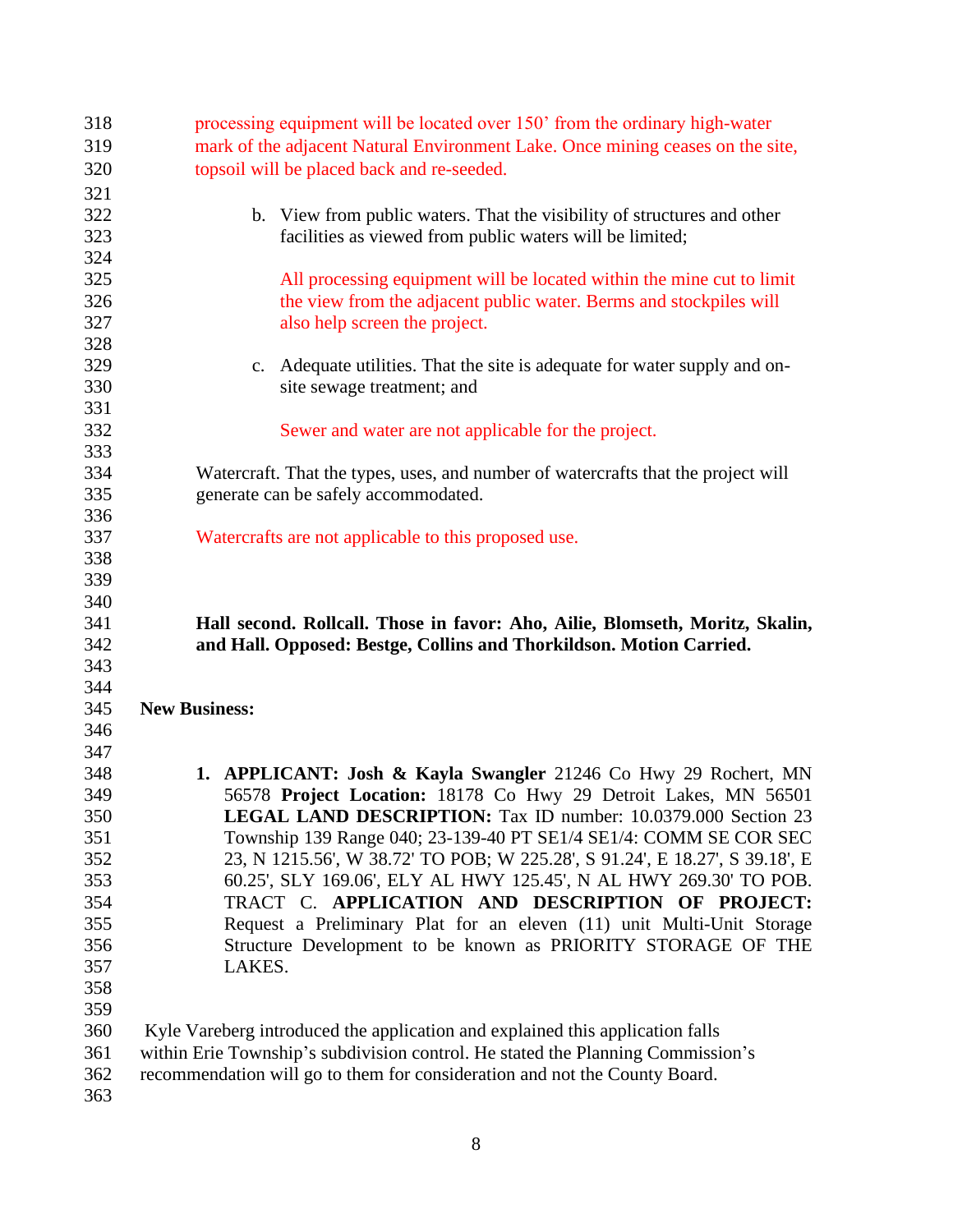| 364 | Adam Geiger, from Meadowland Surveying, explained the Multi-Unit Storage            |
|-----|-------------------------------------------------------------------------------------|
| 365 | project will take place in two phases. The south five units will be completed       |
| 366 | first and then the six unit will be completed to the north.                         |
| 367 |                                                                                     |
| 368 |                                                                                     |
| 369 | Closed testimony                                                                    |
| 370 |                                                                                     |
| 371 |                                                                                     |
| 372 | <b>MOTION:</b> Collins motioned to approve the application; Bestge second. Roll     |
| 373 | Call; All in favor. Motion carried.                                                 |
| 374 |                                                                                     |
| 375 |                                                                                     |
| 376 |                                                                                     |
| 377 | 2. APPLICANT: Fred G S Lassonde III & Anna Lassonde 28304 125 <sup>th</sup> St      |
|     |                                                                                     |
| 378 | Detroit Lakes, MN 56501 Project Location: 28304 125 <sup>th</sup> St Detroit Lakes, |
| 379 | MN 56501 LEGAL LAND DESCRIPTION: Tax ID number: 19.0482.000                         |
| 380 | Section 24 Township 138 Range 041; 24-138-41 PT W1/2 SE1/4 NW1/4:                   |
| 381 | COMM W QTR COR SEC 24, E 1324.14' TO POB; N 365.5', E 595.89', S                    |
| 382 | 365.51', W 596.06' TO POB. APPLICATION AND DESCRIPTION OF                           |
| 383 | <b>PROJECT:</b> Request a Conditional Use Permit to operate an automotive shop      |
| 384 | for repair and restoration.                                                         |
| 385 |                                                                                     |
| 386 | Kyle Vareberg introduced the application.                                           |
| 387 |                                                                                     |
| 388 | Fred Lassonde explained the application requesting a conditional use permit to      |
| 389 | operate an automotive repair shop. Fred explained the size of the shop and          |
| 390 | how many cars that can be worked on and how much parking he will have on            |
| 391 | the property.                                                                       |
| 392 |                                                                                     |
| 393 | Aho asked if it would be kept clean and orderly and not have junk laying            |
|     | around                                                                              |
| 394 |                                                                                     |
| 395 |                                                                                     |
| 396 | Fred explained there may be some but generally it will be clean and said he         |
| 397 | will abide by any restrictions that are necessary.                                  |
| 398 |                                                                                     |
| 399 | Knutson asked if there have been any issues with complaints.                        |
| 400 |                                                                                     |
| 401 | Lassonde said there was one two years ago in or around December.                    |
| 402 |                                                                                     |
| 403 | Knutson stated that this is a conditional use permit and if the conditions are      |
| 404 | not followed it can be removed.                                                     |
| 405 |                                                                                     |
| 406 | Lassonde agreed.                                                                    |
| 407 |                                                                                     |
| 408 | Moritz asked how many vehicles will be on the property.                             |
| 409 |                                                                                     |
|     |                                                                                     |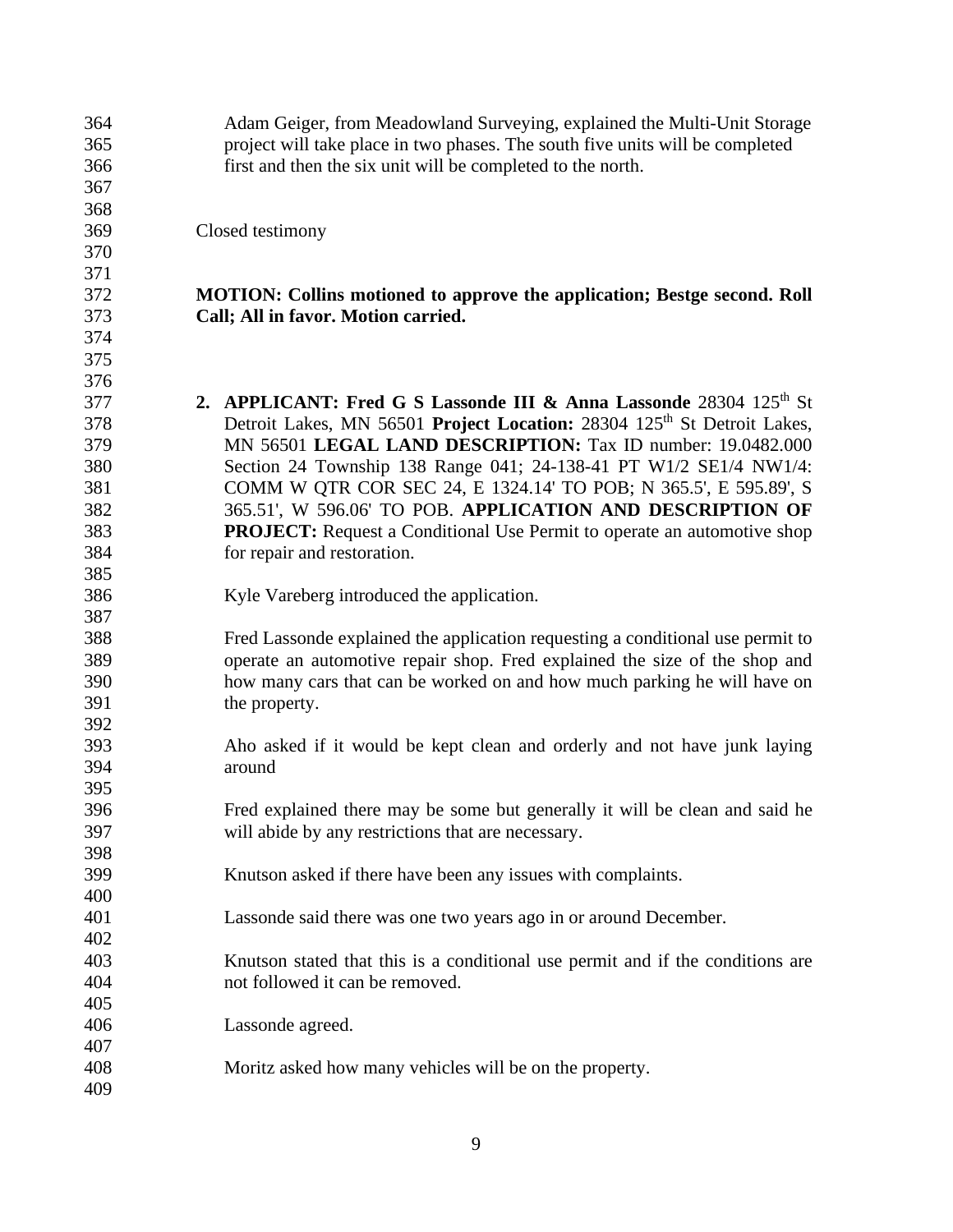| 410<br>411<br>412        | Lassonde said he is open to any restrictions but guessed about ten or fifteen<br>vehicles.                                                                                               |
|--------------------------|------------------------------------------------------------------------------------------------------------------------------------------------------------------------------------------|
| 413<br>414               | Bestge asked if that was in addition of his personal vehicles.                                                                                                                           |
| 415<br>416               | Lassonde said yes and that he has 3-4 parked by his house. He again stated he<br>is open to any restrictions that would need to be followed.                                             |
| 417<br>418<br>419        | Moritz asked how the vehicles are scheduled to be repaired.                                                                                                                              |
| 420<br>421               | Lassonde said he usually has a few scheduled to be repaired and then one or<br>two major projects.                                                                                       |
| 422<br>423<br>424        | Bestge asked if he has a plan to remove salvage vehicles that are at a point<br>that they can serve no purpose.                                                                          |
| 425<br>426<br>427        | Lassonde said he takes them to a scrap yard.                                                                                                                                             |
| 428<br>429               | Skalin asked where all the cars are that are sitting around are going to be<br>stored.                                                                                                   |
| 430<br>431<br>432        | Lassonde explained that he had a pad on the north side of his shop kind of out<br>sight or in his barn.                                                                                  |
| 433<br>434<br>435        | Ailie stated his concern for the vehicles in front of the shop closest to the road<br>and said that is probably why the complaint was received.                                          |
| 436<br>437<br>438<br>439 | Lassonde stated that the shop was not there at the time of the complaint, and it<br>probably looked kind of bad.                                                                         |
| 440<br>441               | Knutson asked Lassonde how many personal vehicles he has.                                                                                                                                |
| 442<br>443               | Lassonde said about ten and that some are in buildings.                                                                                                                                  |
| 444<br>445<br>446        | Knutson explained that the ordinance only allows three unlicensed vehicles on<br>a property.                                                                                             |
| 447<br>448               | Lassonde replied that only one or two are not licensed.                                                                                                                                  |
| 449<br>450               | Bestge asked Lassonde if he would consider a fenced in area.                                                                                                                             |
| 451<br>452<br>453<br>454 | Lassonde said he would be open to that, but the only tricky thing would be<br>coming from the west to the east with being on a hill, somethings would be<br>visible from that direction. |
| 455                      |                                                                                                                                                                                          |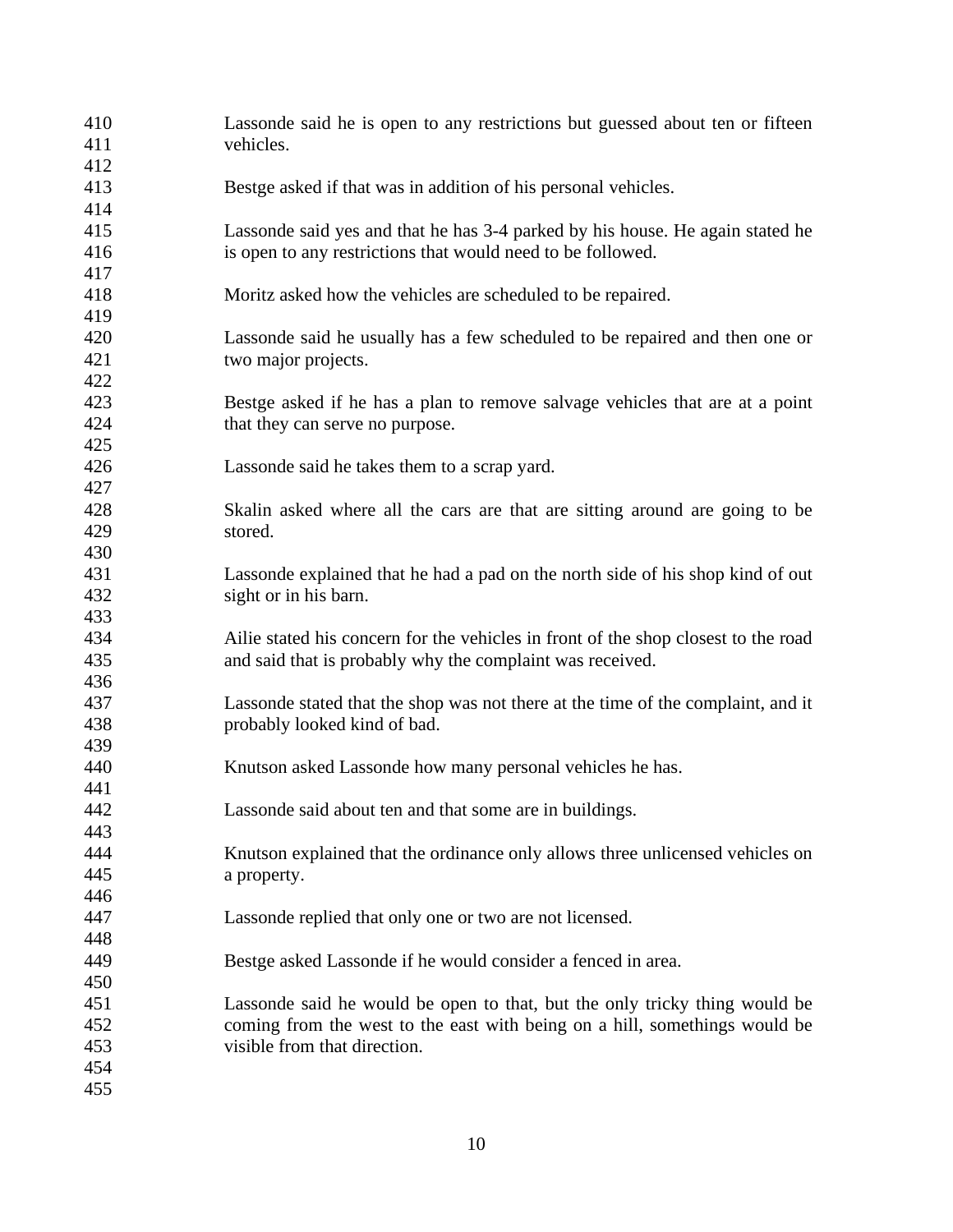| 456        | Dave Knopf spoke to the application:                                                                                 |  |  |
|------------|----------------------------------------------------------------------------------------------------------------------|--|--|
| 457        |                                                                                                                      |  |  |
| 458        | Knopf stated that he is a neighbor to Lassonde and                                                                   |  |  |
| 459        | also mentioned the business has been running for a couple years.                                                     |  |  |
| 460        | Knopf stated he was on the Lakeview Township Board, and they have been                                               |  |  |
| 461        | trying to clean the Township up the last thirty-five years and keep it clean. He                                     |  |  |
| 462        | recommends the board put stipulations on this type of business, he is not                                            |  |  |
| 463        | against business but wants to keep the Township clean.                                                               |  |  |
| 464        |                                                                                                                      |  |  |
| 465        | Kyle Vareberg read a letter from Lakeview Township for the record, the letter                                        |  |  |
| 466        | is in the applicants file in the Planning and Zoning Office of Becker County.                                        |  |  |
| 467        |                                                                                                                      |  |  |
| 468        | <b>Closed Testimony</b>                                                                                              |  |  |
| 469        |                                                                                                                      |  |  |
| 470        | Hall stated it is a reasonable request but should have stipulations                                                  |  |  |
| 471<br>472 | Skalin recommended a biannual cleanup.                                                                               |  |  |
| 473        |                                                                                                                      |  |  |
| 474        | Moritz recommended 10 vehicles or 15 vehicles with a fence.                                                          |  |  |
| 475        |                                                                                                                      |  |  |
| 476        | Ailie recommended 10 vehicles being worked on with a fence.                                                          |  |  |
| 477        |                                                                                                                      |  |  |
| 478        |                                                                                                                      |  |  |
| 479        | MOTION: Skalin motioned to approve the request with the following                                                    |  |  |
| 480        | stipulations: 10 vehicles allowed, or 15 vehicles allowed if fencing is                                              |  |  |
| 481        | constructed fully screening the vehicles from the road, these numbers do not                                         |  |  |
| 482        | include the applicant's personal vehicles. The site must be cleaned up                                               |  |  |
| 483        | biannually in the spring and fall to rid of junk parts. Aho second. Roll Call;                                       |  |  |
| 484        | All in favor. Motion carried.                                                                                        |  |  |
| 485        |                                                                                                                      |  |  |
|            |                                                                                                                      |  |  |
| 486        |                                                                                                                      |  |  |
| 487        | 3. Zoning Ordinance Amendments:                                                                                      |  |  |
| 488        |                                                                                                                      |  |  |
| 489        | 1) Chapter 8, Section 4, Letter E, numbers $2 \& 3$ ; Section 5, Letter H,                                           |  |  |
| 490        | number 2, Letter e, numbers 1 & 2; Easements: To Reduce the width                                                    |  |  |
| 491        | from sixty-six (66) feet to thirty-three (33) feet for all private                                                   |  |  |
| 492        | easements regardless of the number of tracts it serves.                                                              |  |  |
| 493        | Kyle Vareberg explained the amendment to the board.                                                                  |  |  |
| 494        | Hall asked if it was county wide.                                                                                    |  |  |
| 495        | Vareberg stated that yes it would be county wide.                                                                    |  |  |
| 496        | The board spoke amongst themselves                                                                                   |  |  |
| 497<br>498 | The board asked what effect it would have on future roads like Township<br>roads or is this private easement access. |  |  |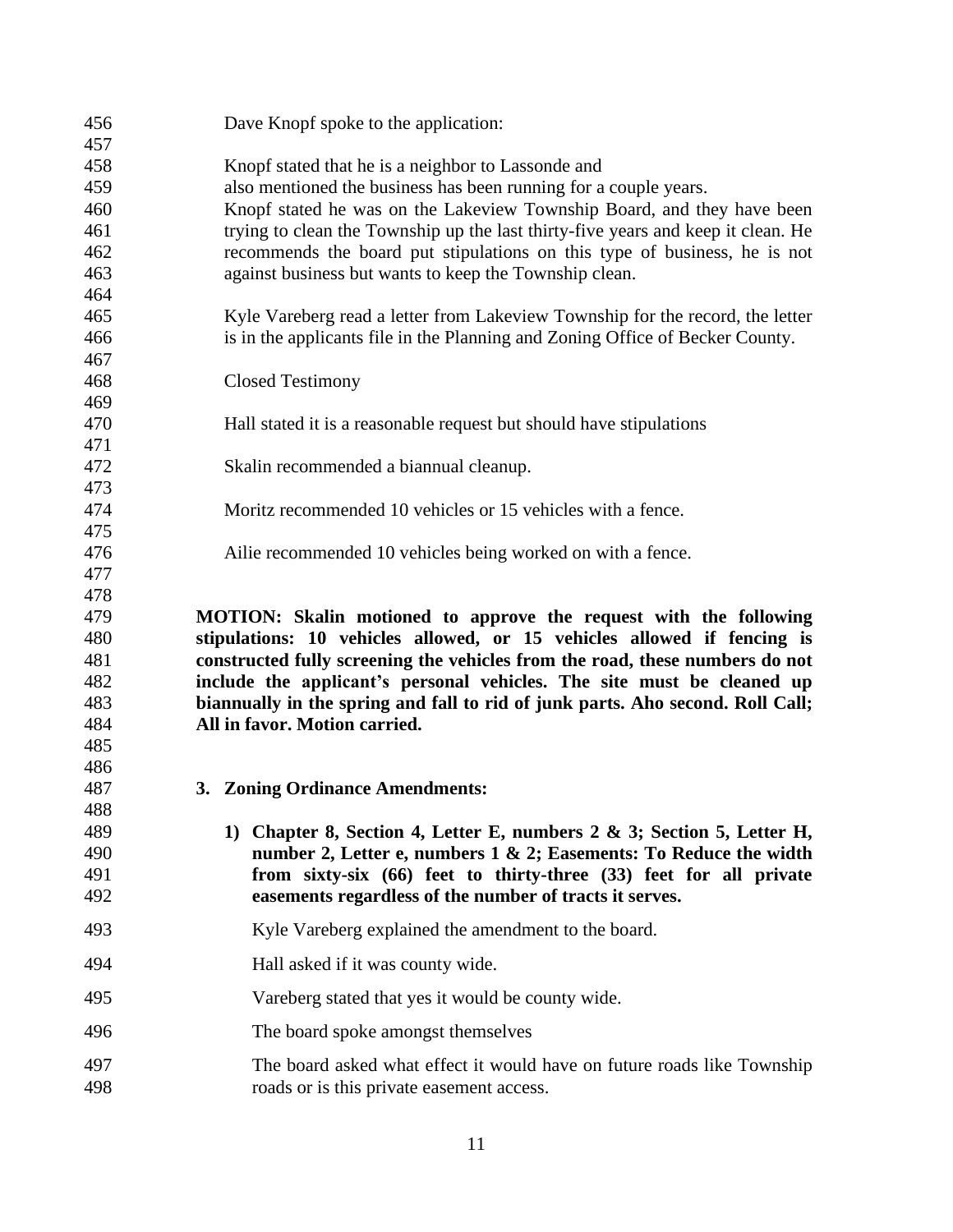| 499<br>500<br>501                      | Vareberg stated that it would be only private easement access. Kyle<br>explained that the county is struggling to subdivide larger properties<br>because of this restriction.                                                                                                                                                                                  |  |
|----------------------------------------|----------------------------------------------------------------------------------------------------------------------------------------------------------------------------------------------------------------------------------------------------------------------------------------------------------------------------------------------------------------|--|
| 502<br>503                             | Skalin stated that utilities companies want to save money coming across<br>your property. He said they will ask the property owner for the easement.                                                                                                                                                                                                           |  |
| 504<br>505                             | Bob Hedlund spoke in favor of the amendment. Bob stated he feels that<br>the 66ft easement is limiting to his property.                                                                                                                                                                                                                                        |  |
| 506                                    | Vareberg Read a letter of opposition from the City of Detroit lakes.                                                                                                                                                                                                                                                                                           |  |
| 507                                    | Knutson stated the last paragraph in the letter was incorrect.                                                                                                                                                                                                                                                                                                 |  |
| 508                                    | Closed Testimony.                                                                                                                                                                                                                                                                                                                                              |  |
| 509<br>510<br>511<br>512               | MOTION: Aho motioned to approve the amendment. Collins second. Roll<br>Call; All in favor. Motion carried.                                                                                                                                                                                                                                                     |  |
| 513                                    |                                                                                                                                                                                                                                                                                                                                                                |  |
| 514<br>515<br>516<br>517<br>518<br>519 | 2) Chapter 3, Section 7, number 7; Chapter 5, Table 5-4.5; Chapter 6,<br>Section 10, Letter D, numbers 1-3; Chapter 8, Section 3, Letters D &<br>E; Section 6, Letter H, Number 3, Letter d; Section 9, Letter H,<br>number 5; Section 11, Letter F, number 6; Impervious Surface<br>Coverage: To increase the allowed percentage outside of the<br>shoreland. |  |
| 520                                    | Vareberg explained the amendment to the board.                                                                                                                                                                                                                                                                                                                 |  |
| 521                                    | Closed Testimony.                                                                                                                                                                                                                                                                                                                                              |  |
| 522<br>523<br>524                      | <b>MOTION: Skalin motioned to approve the amendment. Bestge second. Roll</b><br>Call; All in favor. Motion carried.                                                                                                                                                                                                                                            |  |
| 525<br>526                             | 3) Chapter 2, Section 2, Letter C; Section 3, Letter G; Board Conduct:<br>To establish policy for attendance.                                                                                                                                                                                                                                                  |  |
| 527                                    | Vareberg explained the amendment to the board.                                                                                                                                                                                                                                                                                                                 |  |
| 528                                    | <b>Closed Testimony</b>                                                                                                                                                                                                                                                                                                                                        |  |
| 529<br>530<br>531                      | <b>MOTION:</b> Moritz motioned to approve the amendment with removal of the<br>last sentence. Aho second. Roll Call; All in favor. Motion carried.                                                                                                                                                                                                             |  |
| 532                                    |                                                                                                                                                                                                                                                                                                                                                                |  |
| 533<br>534                             | 4) Chapter 5, Section 2, Table 5-2 & Letter E; Wetland Setbacks: To<br>eliminate the setback for all wetlands on riparian lots and to                                                                                                                                                                                                                          |  |